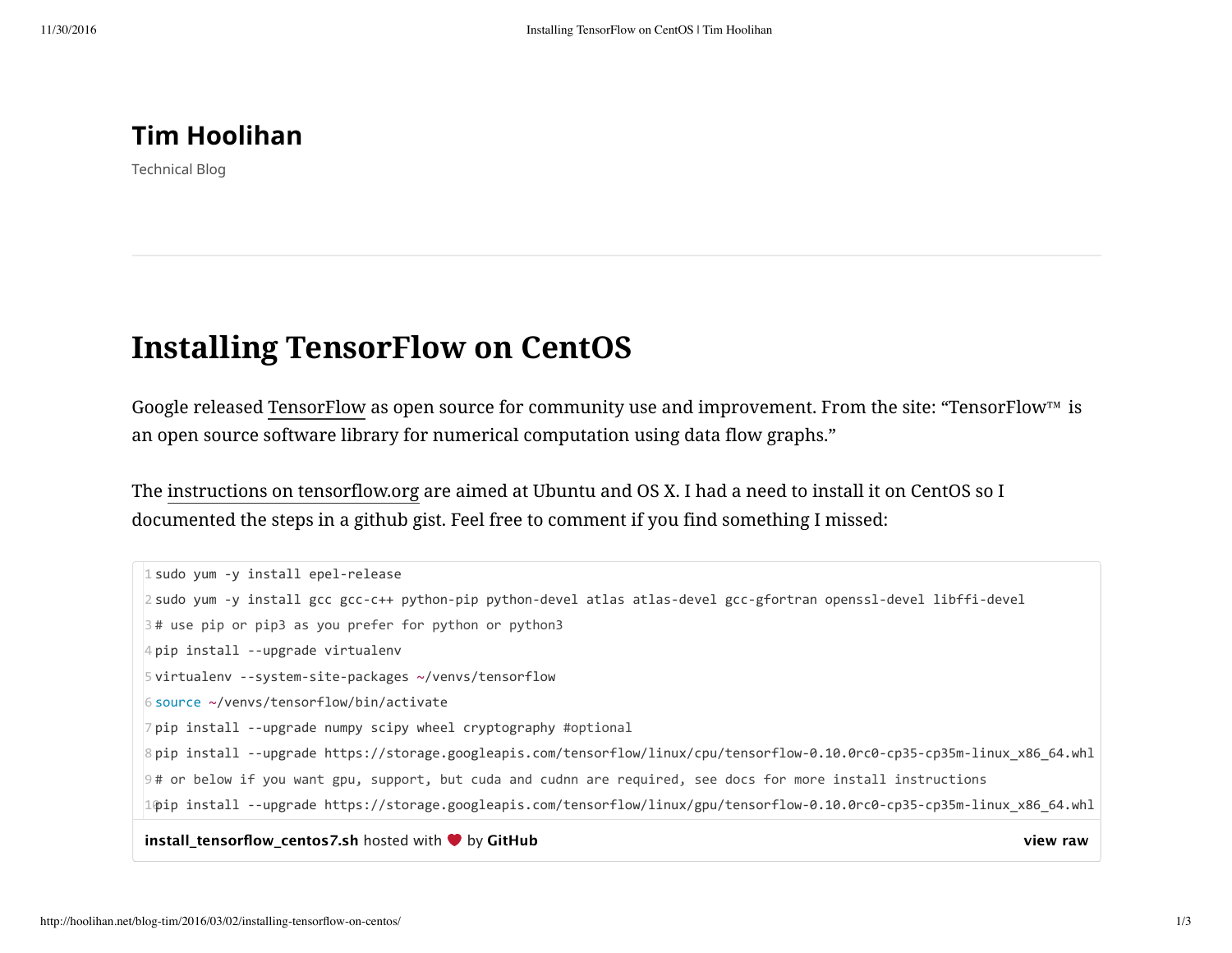*\* Updated 8/18/2016 for TensorFlow 0.10*

*\* Updated gist 10/18/2016 to correct typo in epel-release*

Comments are closed. ■ [2016.03.02](http://hoolihan.net/blog-tim/2016/03/02/installing-tensorflow-on-centos/) ■ [Tim](http://hoolihan.net/blog-tim/author/Tim/) ■ [Data](http://hoolihan.net/blog-tim/category/data/), [Machine Learning,](http://hoolihan.net/blog-tim/category/machine-learning/) [Programming](http://hoolihan.net/blog-tim/category/programming/), [Python](http://hoolihan.net/blog-tim/category/python/) ● [centos,](http://hoolihan.net/blog-tim/tag/centos/) [pip,](http://hoolihan.net/blog-tim/tag/pip/) [python,](http://hoolihan.net/blog-tim/tag/python/) [tensorflow](http://hoolihan.net/blog-tim/tag/tensorflow/)

- 6 Replies
- 5 Comments
- 1 Tweet
- 0 Facebook
- 0 Pingbacks

Last reply was 2 months ago

<span id="page-1-0"></span>

View [7 months ago](#page-1-0) Hi there,

I tried follow your instruction I got this error:

You are using pip version 7.1.0, however version 8.1.1 is available. You should consider upgrading via the 'pip install –upgrade pip' command. tensorflow-0.7.1-cp27-none-linux\_x86\_64.whl is not a supported wheel on this platform.

I have python2.7 installed

<span id="page-1-1"></span>2. *Dronnie* View [7 months ago](#page-1-1)